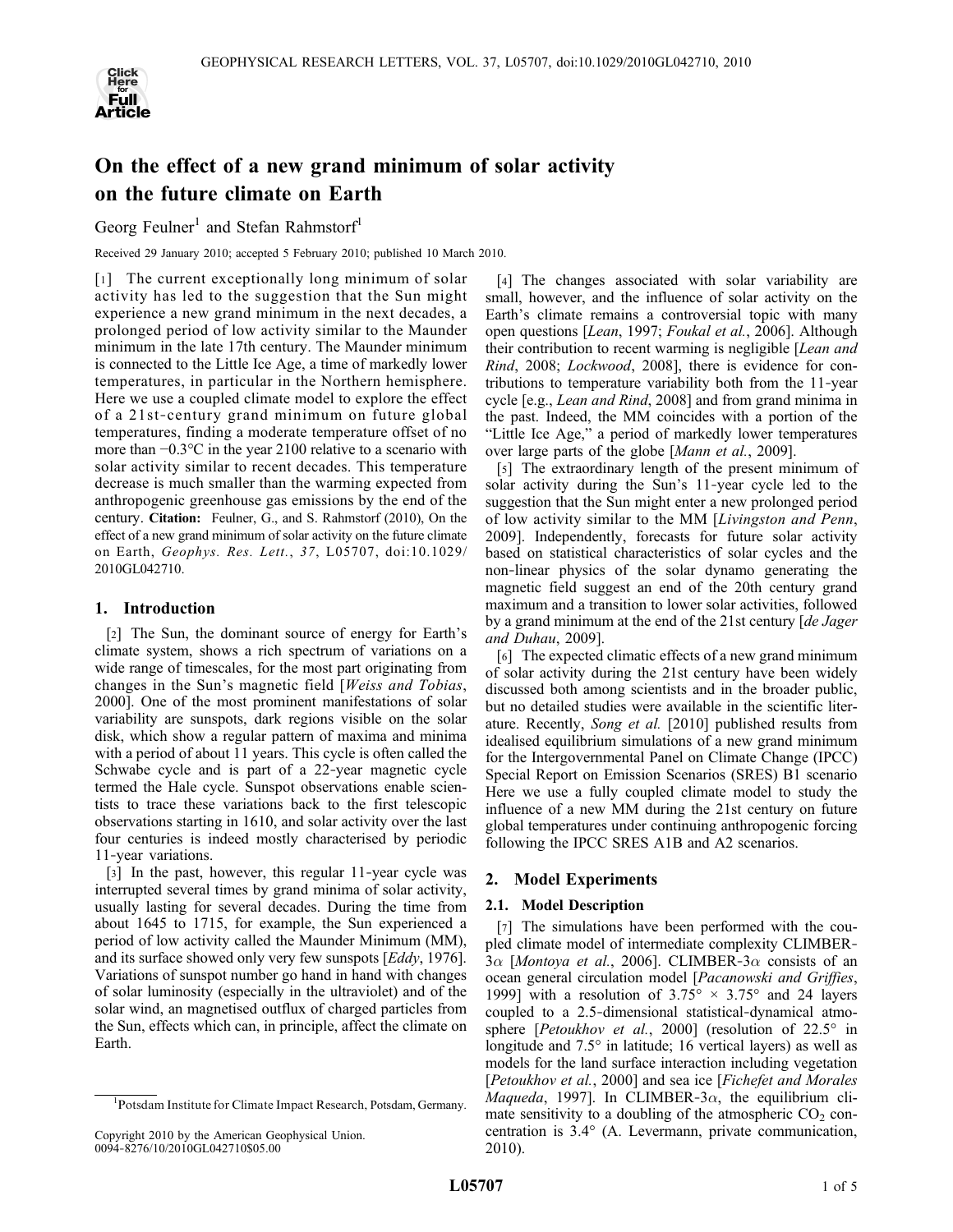Table 1. Comparison of Averaged Modeled Global Mean Temperature Anomalies Relative to 1961–1990 for Four Past Grand Minima With Reconstructed Values for the Two Solar Activity Scenarios With Total Solar Irradiance, TSI, of the Maunder Minimum 0.08% and 0.25% Below Its Value in 1950, Respectively

|                                     |                                                  |                                          | Model                                                |                                          |
|-------------------------------------|--------------------------------------------------|------------------------------------------|------------------------------------------------------|------------------------------------------|
| Minimum                             | Period                                           | Reconstruction<br>$(^{\circ}C)$          | $TSI(1 - 0.08\%)$ $TSI(1 - 0.25\%)$<br>$(^{\circ}C)$ | (°C)                                     |
| Wolf<br>Spörer<br>Maunder<br>Dalton | 1280-1350<br>1450-1550<br>1645-1715<br>1790-1830 | $-0.32$<br>$-0.46$<br>$-0.47$<br>$-0.42$ | $-0.36$<br>$-0.42$<br>$-0.49$<br>$-0.45$             | $-0.44$<br>$-0.65$<br>$-0.68$<br>$-0.51$ |

### 2.2. Millennium Simulations

[8] The 21st-century simulations described below continue runs over the past millennium published in *Jansen et* al. [2007], where they are compared to a range of climate models (both general circulation models and intermediate complexity models) and northern‐hemisphere temperature reconstructions, showing very good general agreement.

[9] Climate forcings for these millennium simulations were taken from *Crowley* [2000] for the volcanic forcing, from the compilation by *Jansen et al.* [2007] for preindustrial greenhouse gas concentrations, and from Joos et al. [2001] for carbon dioxide and other anthropogenic constituents since the beginning of the industrialised era. Two different reconstructions for the total solar irradiance (TSI) were used. One is based on <sup>10</sup>Be isotope measurements from an ice core [Bard et al., 2000] and is scaled to a 0.25% reduction of TSI during the MM relative to the TSI in the year 1950 of 1366  $W/m^2$  [*Jansen et al.*, 2007], while the other infers TSI from a model of the Sun's magnetic flux [*Wang et al.*, 2005] after 1713 and uses *Bard et al.*'s [2000] TSI scaled to a 0.08% reduction in MM TSI relative to 1950 for earlier epochs [Jansen et al., 2007]. This higher value of the TSI during the MM agrees well with recent TSI reconstructions [Steinhilber et al., 2009].

### 2.3. Twenty‐First Century Simulations

[10] To investigate the influence of a new grand minimum of solar activity during the 21st century on future climate, scenarios for the evolution of the various climate forcings until 2100 are required. These future forcings were set up as follows: Anthropogenic forcing follows emission paths corresponding to the A1B and A2 scenarios from the IPCC SRES (Bern‐CC model (reference) output from Appendix II of Intergovernmental Panel on Climate Change [2001]), and volcanic forcing is constructed by randomly distributing the forcings of 20th‐century eruptions over the 21st to avoid artificial drift of the model resulting from an unnatural lack of volcanic forcing. Three simulation experiments with different solar forcing have been performed: One with the last 11‐year solar activity cycle repeated until 2100, and two with the Sun entering a new grand minimum. These grand minimum experiments follow the same logic as the different solar forcings for the millennium simulations described above, i.e., one has a total solar irradiance 0.08% below its value in 1950, while the reduction in solar irradiance is 0.25% relative to 1950 for the other [Jansen et al., 2007]. In both scenarios the TSI is set to decrease with a rate similar to the one observed for an 11‐year cycle, with the grand minimum beginning in 2010 for the higher TSI value and in

2025 for the lower TSI value, respectively, and continuing until the end of the century.

#### 2.4. Model Response to Solar Activity Variations

[11] Variations of solar activity do not only change the total solar irradiance, but also its frequency distribution. The amplitude of the associated irradiance variations in the ultraviolet, for example, is much larger than in the optical, and it has long been suspected that these could have a discernible climate influence via, at present, inadequately understood feedback mechanism [e.g., Lean, 1997]. This kind of feedback is not represented in our climate model and could, in principle, lead to an underestimate of the climate response associated with solar variability. Indeed, the temperature changes corresponding to the 11‐year solar activity cycle have an amplitude of ∼0.025°C in our model, about a factor of 2 smaller than current estimates from the climate record [Lean and Rind, 2008]. It should be pointed out, however, that – depending on the feedback mechanism – the climate response to this short‐term variability need not be the same as for the more prolonged grand minima.

[12] To assess how the model used in this study responds to pronounced long‐lasting minima in solar forcing, we take the modelled values for the global mean temperature averaged over the time intervals of past grand minima of solar activity and compare them to a reconstruction of past global temperatures [Mann et al., 2008] (see Table 1 and Figure 1). For the Wolf, Spörer, Maunder, and Dalton minima, the model driven with weak variations of solar forcing (MM TSI 0.08% below 1950) shows excellent agreement with



Figure 1. Comparison of global temperature reconstructions (using the "EIV HadCRUT3v land+ocean" data‐set [Mann et al., 2008]) (blue line with shaded errors) and the model simulations with solar forcing corresponding to recent reconstructions of total solar irradiance (TSI, red dashed line) and lower TSI (red dotted line) for the time interval 1100–1900. Both data and model output have been smoothed by applying singular spectrum analysis [*Moore et*] al., 2005] using an embedding dimension of 11 years. The black line indicates solar activity as traced by carbon‐14 deviations (arbitrary units [Reimer et al., 2004]), with the four grand minima during this time period (Wolf, Spörer, Maunder, and Dalton) labelled. The forcings used in the model are shown in Figure 6.14 of *Jansen et al.* [2007].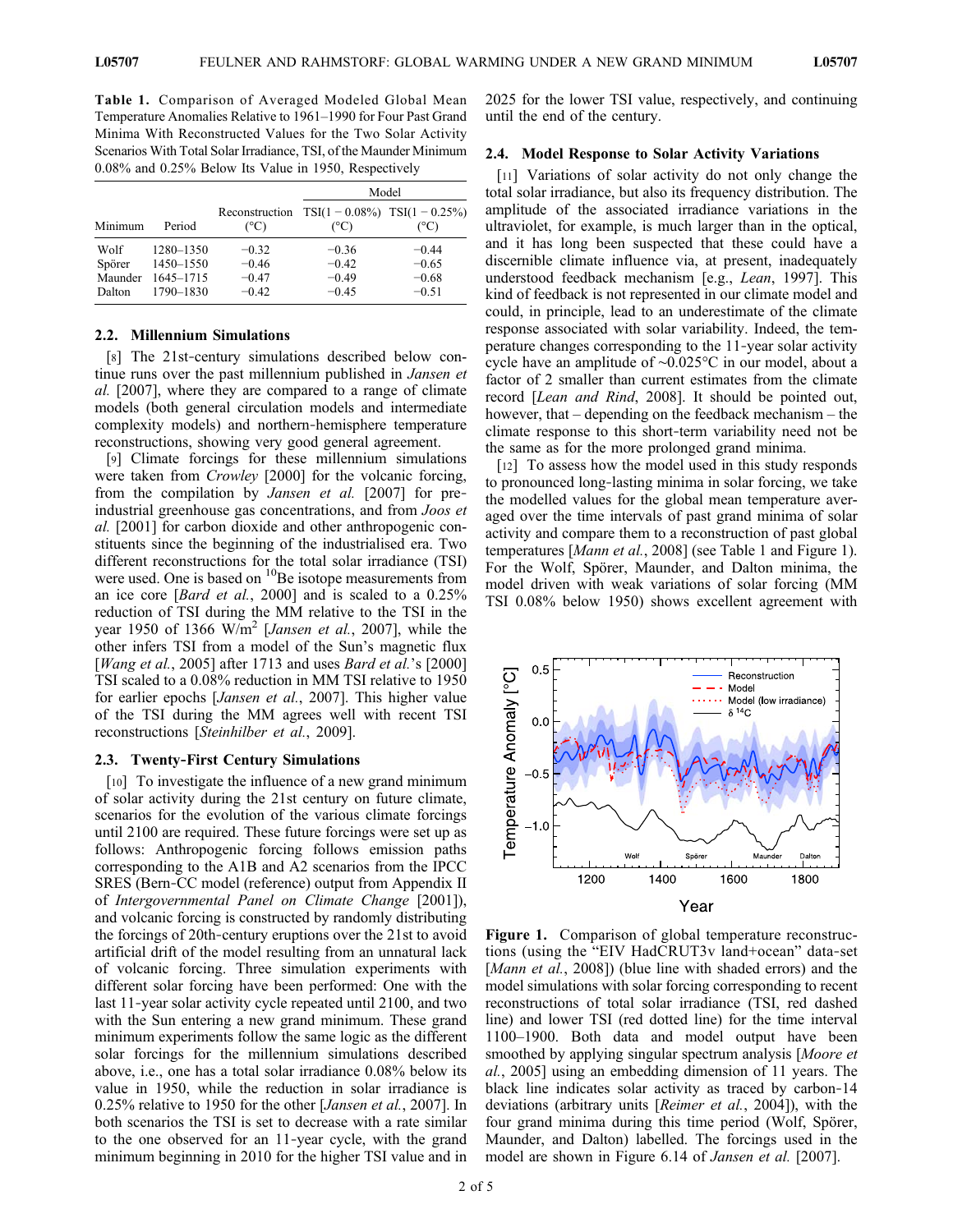

Figure 2. (top) Global mean temperature anomalies 1900–2100 relative to the period 1961–1990 for the A1B (red lines) and A2 (magenta lines) scenarios and for three different solar forcings corresponding to a typical 11-year cycle (solid line) and to a new grand minimum with solar irradiance corresponding to recent reconstructions of Maunder‐minimum irradiance (dashed line) and a lower irradiance (dotted line), respectively. Observed temperatures until 2009 are also shown (NASA GISS [Hansen et al., 2006], blue line and shaded  $1\sigma$  and  $2\sigma$  error ranges). (bottom) Radiative forcings used in the simulation experiments, with observed values until 2008 marked by thick lines. Volcanic radiative forcing has been shifted by +8.25 W  $\text{m}^{-2}$  for clarity.

reconstructed temperature anomalies relative to 1961–1990, while for a stronger decrease of solar activity during grand minima (MM TSI 0.25% below 1950) modelled temperatures are about 0.15°C cooler. At first sight this appears to favor the low-amplitude TSI history, but cannot exclude the high‐amplitude variations of solar irradiance due to uncertainties in the reconstructed forcings and temperatures as well as in climate sensitivity. Indeed, the high‐amplitude forcing is still within the 2  $\sigma$  uncertainty range of the global temperature reconstructions shown in Figure 1.

[13] Uncertainties in the reconstruction of volcanic forcings and their influence on global temperatures over the last millennium [Hegerl et al., 2006] add a further complication, because past grand minima of solar activity tend to coincide with series of large volcanic eruptions [Bauer et al., 2003]. While the cooling during some volcanic episodes appears to be slightly overestimated in our model (possibly suggesting an underestimate of the effect of solar activity), it has recently been argued that current reconstructions of volcanic forcing underestimate the magnitude of eruptions [Crowley et al., 2008] (suggesting the opposite). Further research is needed to resolve this issue.

# 3. Results and Conclusions

[14] Results for the evolution of the global mean temperature until the year 2100 show only a small temperature decrease of a future grand minimum of solar activity compared to standard scenarios. The global temperatures for the three different solar‐forcing scenarios are shown in Figure 2 (top). With a continued 11‐year solar activity cycle similar to the last cycle and volcanic eruptions similar to the 20th century, global temperatures are modelled to rise 3.7°C and 4.5°C above the 1961–1990 average level until the year 2100 for the A1B and A2 scenarios, respectively, in good agreement with recent projections [Meehl et al., 2007]. The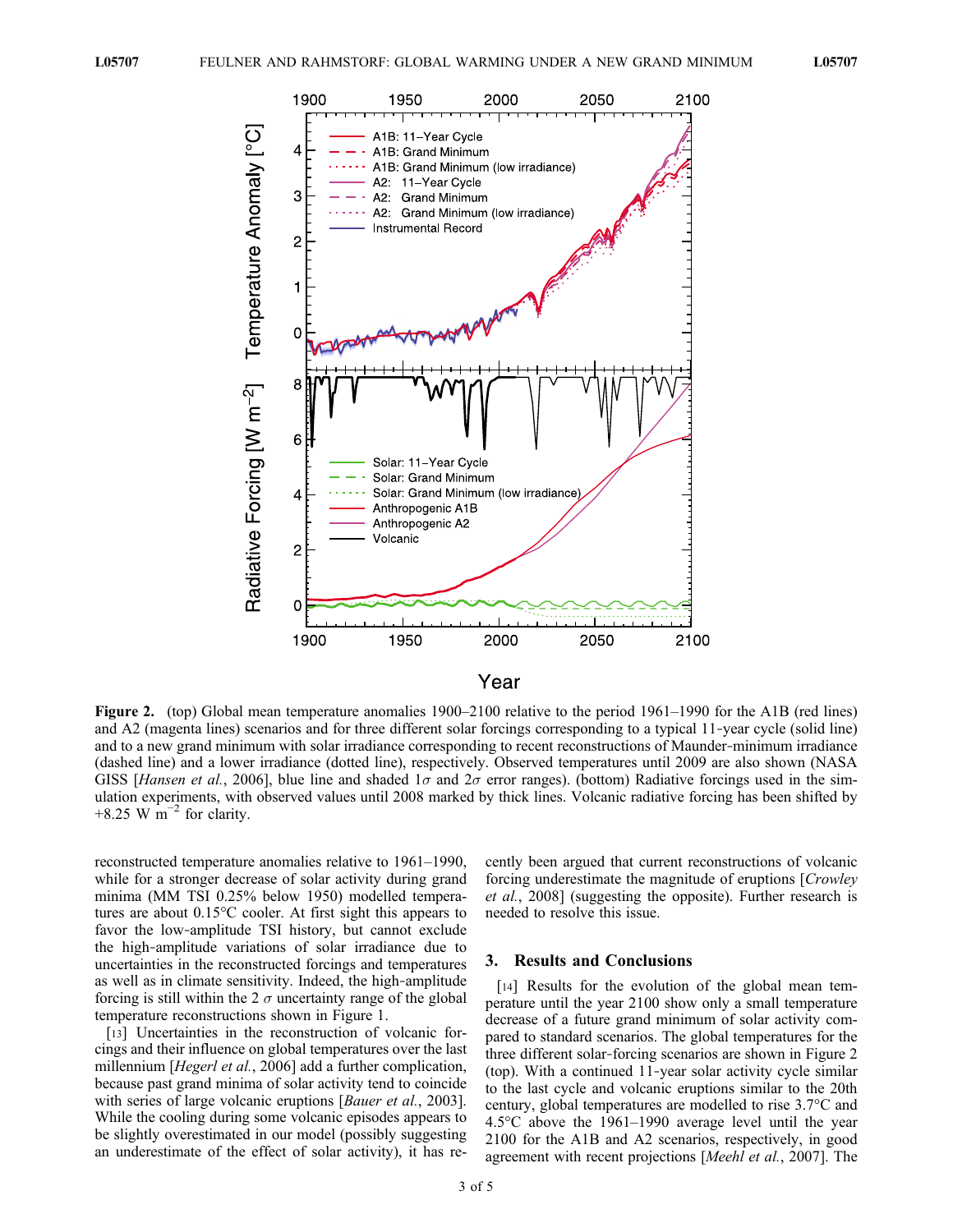average temperature rise in the time interval 2000–2030 is  $0.23 \pm 0.03^{\circ}$  and  $0.20 \pm 0.03^{\circ}$  per decade for the A1B and A2 scenarios, respectively. *Lean and Rind* [2009] used an empirical model to project a future average warming of  $0.17 \pm 0.03^{\circ}$  per decade until 2030. This value is in good agreement with the predicted warming from our simulations, but somewhat smaller due to the slower rise of their assumed anthropogenic forcing.

[15] For a new grand minimum of solar activity with solar forcing corresponding to the currently favored reconstruction of MM solar irradiance (TSI 0.08% below 1950), the temperature in 2100 in the A1B scenario lies only 0.09°C lower, while for the experiment with a stronger variation in solar forcing (TSI 0.25% below 1950) the difference is 0.26°C. The corresponding values for the A2 scenario are very similar (0.10°C and 0.26°C). Recently, Song et al. [2010] performed idealised modelling experiments using the asymptotic IPCC B1 greenhouse gas concentrations, two fixed values for the TSI and no volcanic forcing and found a temperature offset of about 0.25°C for a TSI reduction of 0.2%, which is comparable to our strong solar forcing experiment.

[16] A map of the annual mean temperature differences between a new grand minimum and a continued 11‐year solar activity cycle is shown in Figure 3. Cooling is strongest in polar and continental regions as well as over the Tibetan plateau, similar to recent reconstructions of the historic MM [Mann et al., 2009]. A comparison of annual mean temperatures between a new grand minimum under the A1B scenario and the MM (see Figure 4) reveals exceptionally strong warming in polar regions, pointing to the importance of the ice-albedo feedback mechanism. Indeed, compared to 1971–2000 the annual mean sea‐ice cover is modelled to be larger by ∼10% during the MM (1681–1710) and ∼40% smaller by the end of the century (2071–2100) for all scenarios. Moreover, for both future emission scenarios, the annual mean sea‐ice area is larger by 2% and 4% for the different grand minimum forcings as compared to a continuing 11‐year solar cycle.



A1B: Grand Minimum - 11-Year Cycle

Figure 3. Map of the difference of annual mean surface temperatures between a new grand minimum (TSI 0.08% below 1950) in the 21st century and a continued cyclic solar activity for the IPCC A1B scenario. Temperatures were averaged over the period 2071–2100.

A1B Grand Minimum - Maunder Minimum



Figure 4. Temperature differences between a future grand minimum under the A1B scenario and the historic Maunder Minimum. Averages were performed over the periods 2071–2100 and 1681–1710, respectively.

[17] In summary, global mean temperatures in the year 2100 would most likely be diminished by about 0.1°C. Even taking into account all uncertainties in the temperature reconstruction, the forcings, and the model physics, the overall uncertainty is estimated to be at most a factor of 3, so the offset should not be larger than 0.3°C. Comparing this to the 3.7°C and 4.5°C temperature rise relative to 1961–1990 until the end of the century under the IPCC A1B and A2 emission scenarios, respectively, a new Maunder‐type solar activity minimum cannot offset the global warming caused by human greenhouse gas emissions. Moreover, any offset of global warming due to a grand minimum of solar activity would be merely a temporary effect, since the distinct solar minima during the last millennium typically lasted for only several decades or a century at most.

[18] **Acknowledgments.** The authors would like to thank E. Bauer, M. Hofmann, A. Levermann, S. Petri, and J. Schewe for help and discussions as well as the anonymous reviewers for their comments.

#### References

- Bard, E., G. Raisbeck, F. Yiou, and J. Jouzel (2000), Solar irradiance during the last 1200 years based on cosmogenic nuclides, Tellus, Ser. B, 52, 985, doi:10.1034/j.1600-0889.2000.d01-7.x.
- Bauer, E., M. Claussen, V. Brovkin, and A. Huenerbein (2003), Assessing climate forcings of the Earth system for the past millennium, Geophys. Res. Lett.,  $30(6)$ , 1276, doi:10.1029/2002GL016639.
- Crowley, T. J. (2000), Causes of climate change over the past 1000 years, Science, 289(5477), 270–277, doi:10.1126/science.289.5477.270.
- Crowley, T. J., G. Zielinski, B. Vinther, R. Udisti, K. Kreutz, J. Cole‐Dai, and E. Castellano (2008), Volcanism and the Little Ice Age, PAGES News, 16, 22–23.
- de Jager, C., and S. Duhau (2009), Forecasting the parameters of sunspot cycle 24 and beyond, J. Atmos. Sol. Terr. Phys., 71(2), 239–245, doi:10.1016/j.jastp.2008.11.006.

Eddy, J. A. (1976), The Maunder Minimum, Science, 192, 1189–1202.

- Fichefet, T., and M. A. M. Maqueda (1997), Sensitivity of a global sea ice model to the treatment of ice thermodynamics and dynamics, J. Geophys. Res., 102, 12,609–12,646, doi:10.1029/97JC00480.
- Foukal, P., C. Fröhlich, H. Spruit, and T. M. L. Wigley (2006), Variations in solar luminosity and their effect on the Earth's climate, Nature, 443, 161–166, doi:10.1038/nature05072.
- Hansen, J., M. Sato, R. Ruedy, K. Lo, D. W. Lea, and M. Medina‐Elizade (2006), Global temperature change, Proc. Natl. Acad. Sci. U. S. A., 103, 14,288–14,293, doi:10.1073/pnas.0606291103.